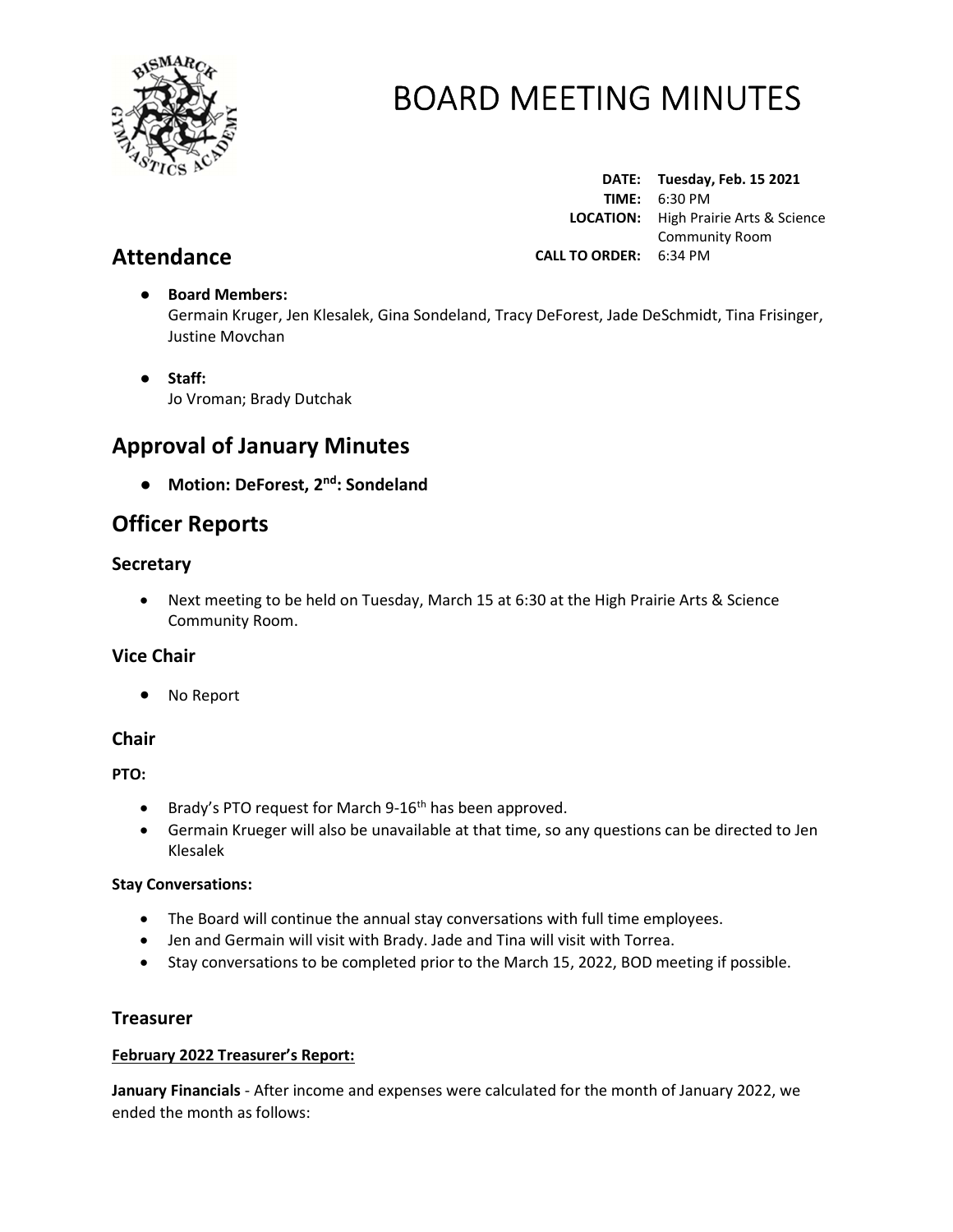

- Total Income = \$26,368.19
- $\bullet$  Total Expenses = \$36,167.03
- $\bullet$  Net Deficit = \$10,417.79
- Year-to-Date Net Surplus = \$44,936.95

### January Income Recap:

- \$3,741 in Grants & Fundraising Income (\$3,000 matching bar grant received from BPS)
- $\bullet$  \$10,469 in Program Income
- $\bullet$  \$11,776 Ziegler Meet (Final Profit \$10,012.58 \$2,000 over budget!)
- \$382 Other Income

#### January Expenses Recap:

- Wages & Payroll Taxes \$22,106
- Program Expenses \$5,253
- Credit Card & Professional Fees- \$1,668
- $\bullet$  Insurance \$3.233
- Office Expenses \$1,043
- General Expenses \$1,001
- Other Expenses \$1,873

#### Fiscal Year 2021-2022 Tax Return:

- The tax return for fiscal year June 1, 2020 May 31, 2021, was presented.
- Germain will sign and submit tax return upon recommendation of the Treasurer.

# Business/Program Reports

#### February Board Report 2022:

#### Competitive Program Report

The Competitive Team athletes had three meets in January – Julie Ziegler in Bismarck, Starstruck in Mandan, and TNT Winter Challenge in Fargo. We enjoyed off-weeks from competition the first week in January as well as the first week in February. We are currently preparing for the second half of our meet season.

#### Optional Levels:

After a rocky Starstruck, our Optionals were back in action at the TNT Winter Challenge where they all PR'd at least one event. The athletes are excited for the second half of season where they will start working more upgrades in addition to their current full sets.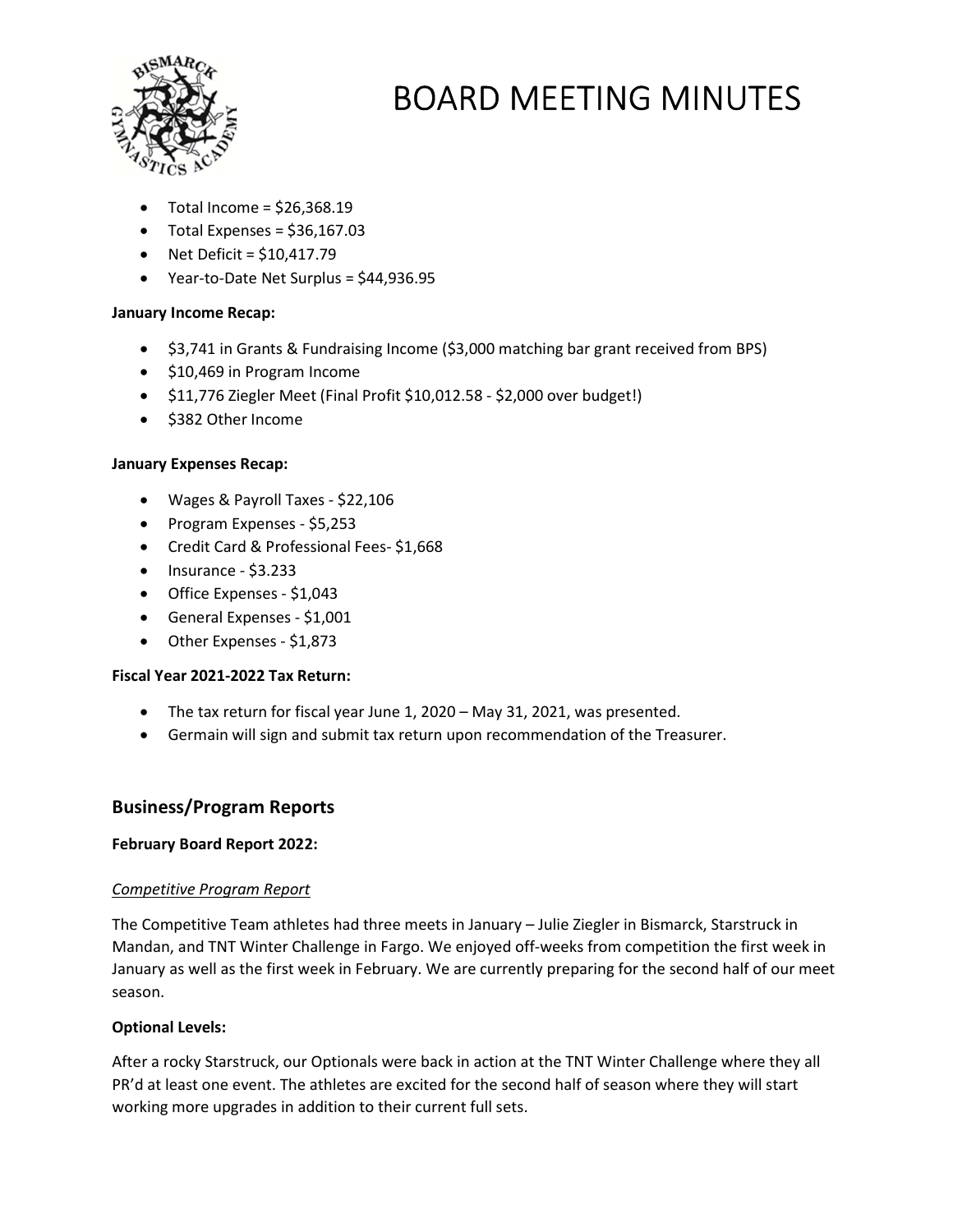

### Compulsory Levels:

This month the girls participated in three meets: Ziegler, Starstruck, and Winter Challenge. As a reminder of their hard work, we started a 9.0 club that the girls get to have stars that include their name, the meet, their score, and which event it was on. All three coaches have sat down this month to start planning what skills each level should trying over the summer so that we can help them gain confidence and move more fluidly through the program in the future. By the end of January, twentythree of our gymnasts had qualified for state. At the end of January, we also added 'Collegiate Gymnast of The Week' and goal sheets leading up to the last four meets which the girls have been enjoying.

### Recreational Program Report

#### Show Team:

We kicked off our season with the BHS vs Century game. This was our first basketball game after two years and the kids did very well! There has been a growth in skills hoping to elevate the level of the Gold Gems team, and they have done a wonderful job of being self-motivated in that aspect. As they look to February they will have four shows, two are college basketball games (UMary and BSC). We also have been given times slots for West Regionals and are currently waiting to hear back about performing at the state tournament.

#### Recreation:

- Registration for Session 3 goes live @ 9am March  $1<sup>st</sup>$ . The tentative schedule will be released next week.
- We will continue the same registration process as last session. Gymnasts are only able to enroll in a class they have passed in to. All other requests will show "class requested." Staff manually reviews each request throughout the registration period and approves or denies the request based on passing the previous level.
- We continue to research new ways to ease the burden of our registration process through iClassPro
- We continue to explore adding a ninja program. We are pursuing structural engineering companies to determine installation costs and structural viability for our desired elements in the program (climbing wall, hanging equipment system, etc.). We will add this information to the working business plan, receive final numbers from DGS on equipment costs, and present the information to BPRD for approval.

#### Office Report:

Covid- 19: The gym remains open at a level 6 welcoming pre- school/ day care classes, HIT open gym, homeschool classes. All guidelines and phases continue to follow Dept. of Health recommendations.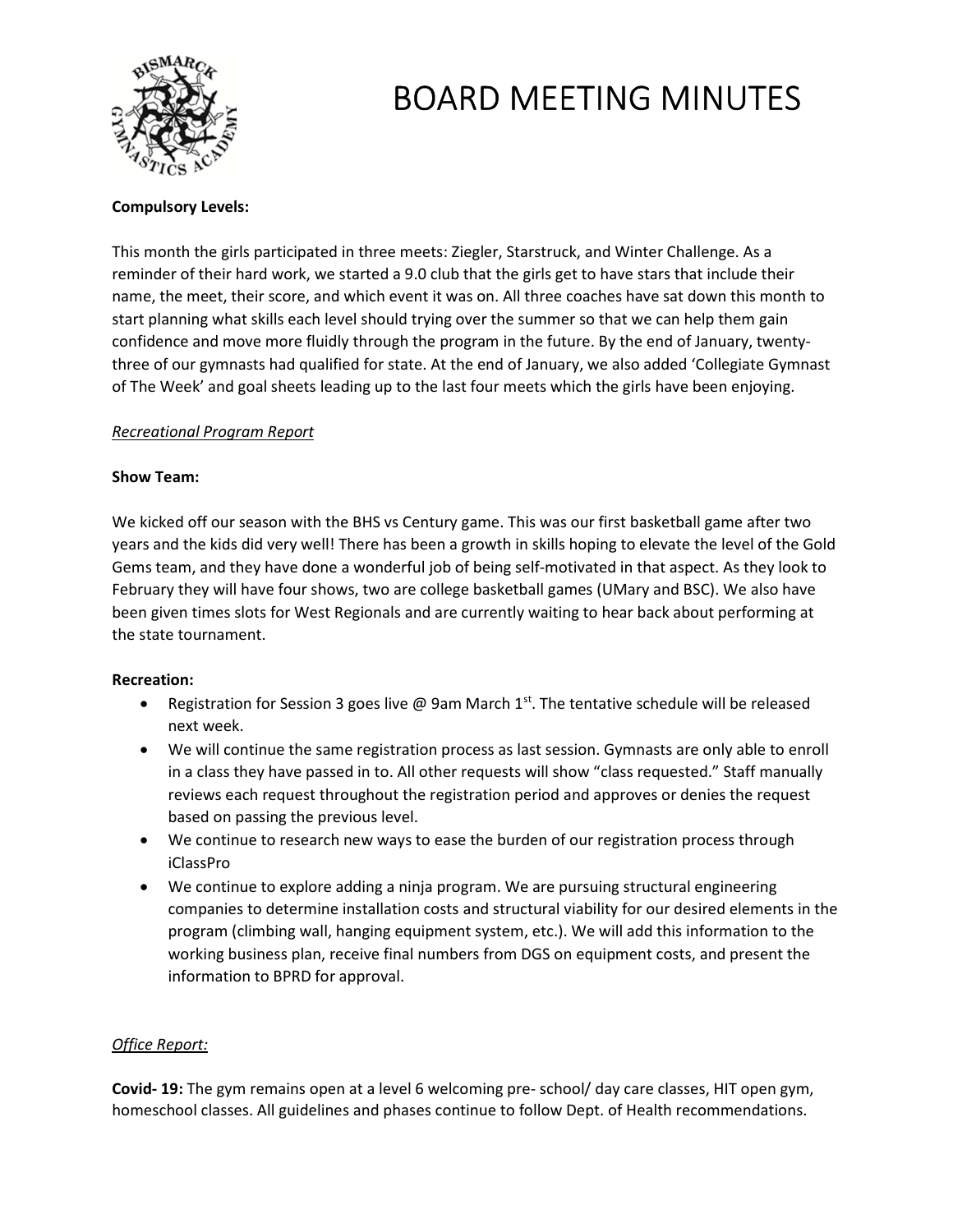

Safety Champion: Jo is continuing to review USAG requirements and attending online training. The latest virtual trainings consisted of effective policy writing and supervising coaches who are also teens. She will assist Brady in communicating pertinent information to staff and membership as necessary.

Social Media: The office staff have divided the monitoring of each social media account to ensure they are accurate and up to date. This increases our exposure to our membership and the public.

Payment Processing: Jo will investigate a payment processing glitch that has been noticed by numerous members.

# Fundraising/ Business and Community:

Community Outreach: Brady and Jo attended the monthly chamber mixer on the 27<sup>th</sup> of January and will attend the February 24<sup>th</sup> mixer. We continue to seek out opportunities to showcase BGA in the community.

Pro-Shop: The pro-shop has reopened for in person vending of leos, drinks, snacks, and BGA car/ water bottle stickers. The year round online pro-shop is live and available to membership. This has been promoted through Facebook, Instagram, twitter, our website, and email.

Throwback Fundraising options are being offered until supplies are depleted.

**Grants:** Jo met with BPRD to present our Matching Grant request on February  $7<sup>th</sup>$ . They will vote on the applications at the February  $17<sup>th</sup>$  Park Board meeting.

We received payment for the Bismarck-Mandan Convention and Visitors Bureau Partner Event Grant in the amount of \$1050.00 on January 19<sup>th</sup>.

Pebble Creek: Jo met with a new contact at Pebble Creek to seek out opportunities for spring and summer events for BGA's fundraising portfolio. We are reviewing dates throughout the week to begin prepping for the summer golf scramble.

Larks: We have met with a representative from the Larks regarding our upcoming game this summer and other partnership opportunities.

# Old Business

#### Record Boards

Tabled for now.